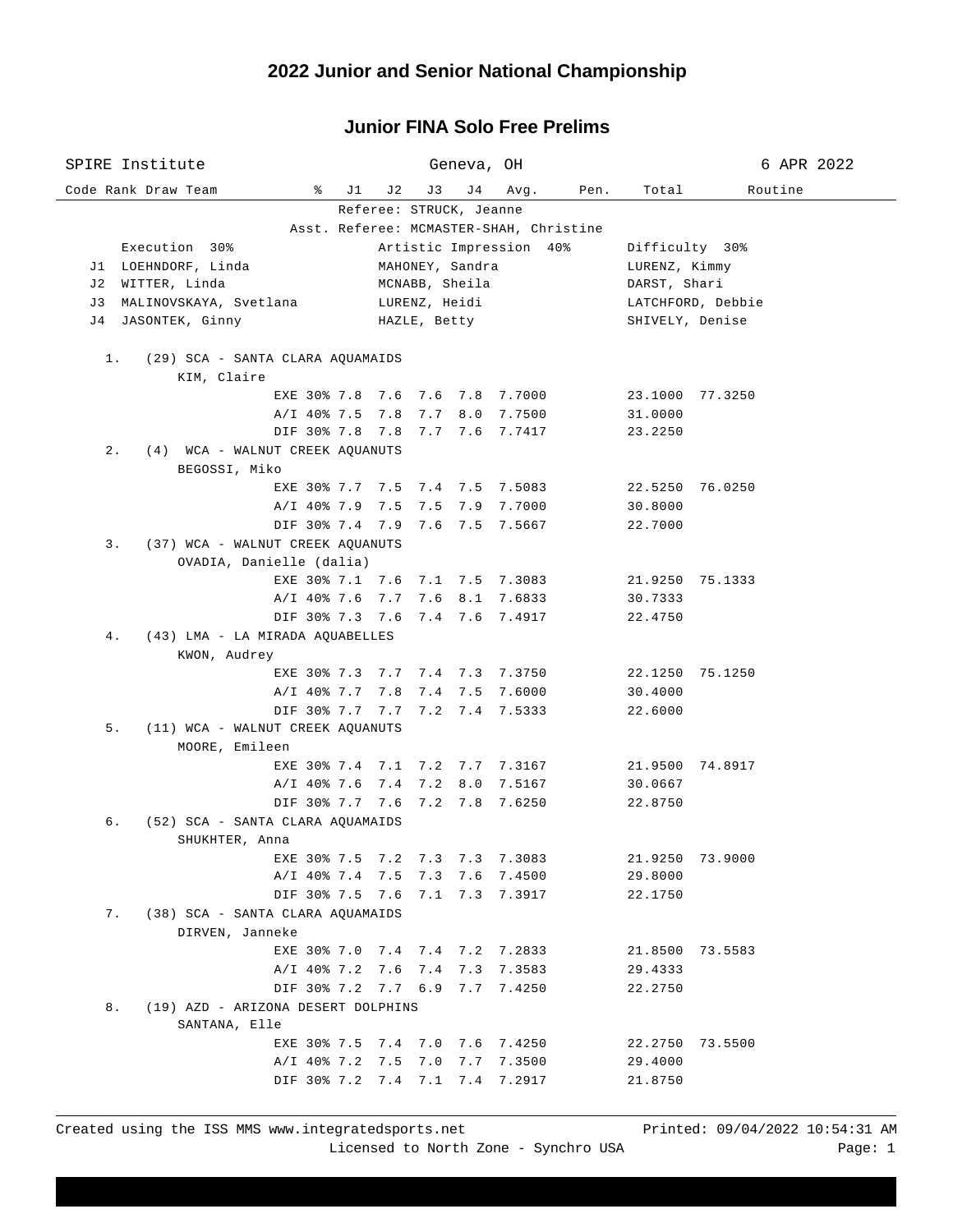| SPIRE Institute                          |                                                       |                    | Geneva, OH |                |      |                 | 6 APR 2022      |
|------------------------------------------|-------------------------------------------------------|--------------------|------------|----------------|------|-----------------|-----------------|
| Code Rank Draw Team                      | % J1 J2 J3                                            |                    | J 4        | Avg.           | Pen. | Total           | Routine         |
| 9.<br>(26) AZD - ARIZONA DESERT DOLPHINS |                                                       |                    |            |                |      |                 |                 |
| WANG, Ashlyn                             |                                                       |                    |            |                |      |                 |                 |
|                                          | EXE 30% 7.6 7.5 7.4 7.2 7.4417                        |                    |            |                |      |                 | 22.3250 73.5250 |
|                                          | A/I 40% 6.9 7.6 7.4 7.4 7.3750                        |                    |            |                |      | 29.5000         |                 |
|                                          | DIF 30% 7.3 7.5 7.2 6.8 7.2333                        |                    |            |                |      | 21.7000         |                 |
| 10. (10) AZD - ARIZONA DESERT DOLPHINS   |                                                       |                    |            |                |      |                 |                 |
| RAU, Ella                                |                                                       |                    |            |                |      |                 |                 |
|                                          | EXE 30% 7.3 7.3 7.2 7.2 7.2500                        |                    |            |                |      |                 | 21.7500 71.9667 |
|                                          | A/I 40% 7.0 7.2 6.9 7.5 7.1167                        |                    |            |                |      | 28.4667         |                 |
|                                          | DIF 30% 7.2 7.4 7.1 7.3 7.2500                        |                    |            |                |      | 21.7500         |                 |
| 11. (16) PTX - PIROUETTES OF TEXAS       |                                                       |                    |            |                |      |                 |                 |
| PINDI, Manasvi "manu"                    |                                                       |                    |            |                |      |                 |                 |
|                                          | EXE 30% 6.8 7.1 7.3 7.4 7.1833                        |                    |            |                |      | 21.5500 71.4750 |                 |
|                                          | $A/I$ 40% 6.7 6.9 7.3                                 |                    |            | 7.8 7.1250     |      | 28.5000         |                 |
|                                          | DIF 30% 6.9 7.3 7.0 7.3 7.1417                        |                    |            |                |      | 21.4250         |                 |
| 12. (15) NCY - NEW CANAAN Y AQUIANAS     |                                                       |                    |            |                |      |                 |                 |
| SHEN, Isabelle                           |                                                       |                    |            |                |      |                 |                 |
|                                          | EXE 30% 7.5 7.1 7.1 7.2 7.1750                        |                    |            |                |      |                 | 21.5250 71.3417 |
|                                          | A/I 40% 7.3 7.0 7.1<br>DIF 30% 7.0 7.2 7.2 7.2 7.1833 |                    |            | 7.0 7.0667     |      | 28.2667         |                 |
| 13. (22) BSK - SWIMKINS SYNCHRONIZED     |                                                       |                    |            |                |      | 21.5500         |                 |
| SULLIVAN, Taylor                         |                                                       |                    |            |                |      |                 |                 |
|                                          | EXE 30% 7.0 7.1 7.3 7.3 7.1917                        |                    |            |                |      | 21.5750 71.1250 |                 |
|                                          | A/I 40% 7.0 7.3 7.1 7.2 7.1500                        |                    |            |                |      | 28.6000         |                 |
|                                          | DIF 30% 7.0 7.0 7.2 6.6 6.9833                        |                    |            |                |      | 20.9500         |                 |
| 14. (40) AZD - ARIZONA DESERT DOLPHINS   |                                                       |                    |            |                |      |                 |                 |
| BURDETTE, Kennah                         |                                                       |                    |            |                |      |                 |                 |
|                                          | EXE 30% 7.2 7.2 7.3 6.9 7.1833                        |                    |            |                |      |                 | 21.5500 70.8500 |
|                                          | A/I 40% 6.9 7.3 6.8 7.2 7.0500                        |                    |            |                |      | 28.2000         |                 |
|                                          | DIF 30% 7.0 7.1 6.7 7.2 7.0333                        |                    |            |                |      | 21.1000         |                 |
| 15. (34) SCA - SANTA CLARA AQUAMAIDS     |                                                       |                    |            |                |      |                 |                 |
| PEREZ, Olivia                            |                                                       |                    |            |                |      |                 |                 |
|                                          | EXE 30% 6.9 7.0 7.3 6.7 6.9583                        |                    |            |                |      | 20.8750 69.6500 |                 |
|                                          | $A/I$ 40% 7.0                                         | 7.1 7.0 7.1 7.0500 |            |                |      | 28.2000         |                 |
|                                          | DIF 30% 7.1 7.0 6.7 6.7 6.8583                        |                    |            |                |      | 20.5750         |                 |
| 16. (12) RMS - ROCKY MOUNTAIN SPLASH     |                                                       |                    |            |                |      |                 |                 |
| ROMNEY, Maddie                           |                                                       |                    |            |                |      |                 |                 |
|                                          | EXE 30% 7.2 6.9 7.1 6.8 7.0000                        |                    |            |                |      |                 | 21.0000 69.5583 |
|                                          | A/I 40% 6.7 7.1                                       | 7.2                | 7.4        | 7.1333         |      | 28.5333         |                 |
|                                          | DIF 30% 6.6 7.3                                       |                    |            | 6.3 6.7 6.6750 |      | 20.0250         |                 |
| 17. (30) NCY - NEW CANAAN Y AOUIANAS     |                                                       |                    |            |                |      |                 |                 |
| ZERRUSEN, Justine                        |                                                       |                    |            |                |      |                 |                 |
|                                          | EXE 30% 6.8 6.7 6.8 7.0 6.8083                        |                    |            |                |      |                 | 20.4250 69.3167 |
|                                          | A/I 40% 7.2 7.0                                       | 6.7                | 7.0        | 6.9917         |      | 27.9667         |                 |
|                                          | DIF 30% 7.1 7.1 6.9                                   |                    | 6.6        | 6.9750         |      | 20.9250         |                 |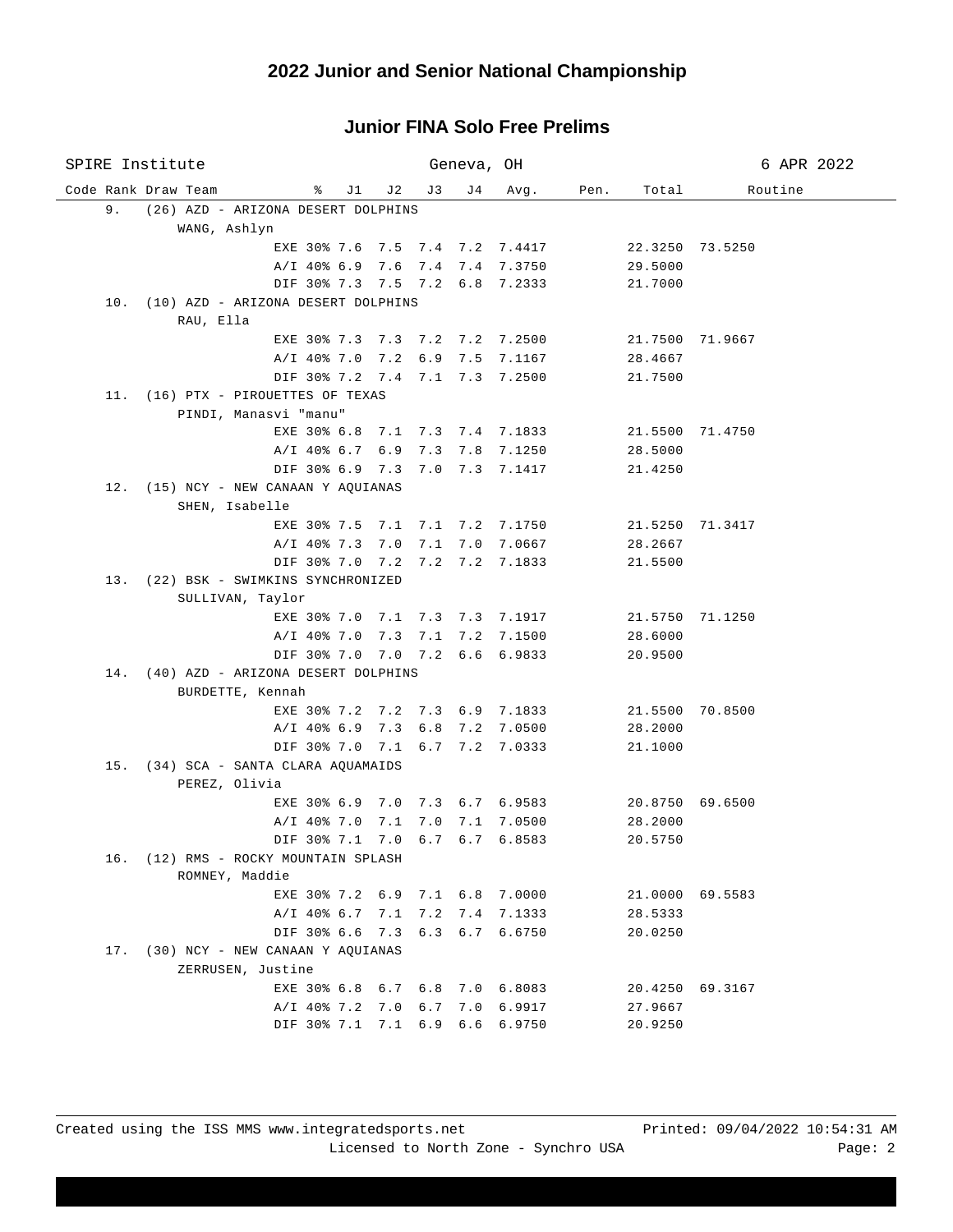| SPIRE Institute                                           |     |         | Geneva, OH |        |      |                    | 6 APR 2022      |
|-----------------------------------------------------------|-----|---------|------------|--------|------|--------------------|-----------------|
| Code Rank Draw Team<br>$\frac{1}{2}$ $\frac{1}{2}$        | J 2 | J 3     | J 4        | Avg.   | Pen. | Total              | Routine         |
| 18. (28) OPT - OPTIMA SYNCHRO                             |     |         |            |        |      |                    |                 |
| PARADIS, Julia                                            |     |         |            |        |      |                    |                 |
| EXE 30% 6.9 6.9 6.9 6.9 6.9000                            |     |         |            |        |      |                    | 20.7000 69.0417 |
| A/I 40% 6.9 6.8 7.1 7.1 6.9917                            |     |         |            |        |      | 27.9667            |                 |
| DIF 30% 6.8 6.8 6.7 6.8 6.7917                            |     |         |            |        |      | 20.3750            |                 |
| 19. (21) NVN - NORTHERN VIRGINIA NEREIDS                  |     |         |            |        |      |                    |                 |
| EVANS, Rikki                                              |     |         |            |        |      |                    |                 |
| EXE 30% 6.7 7.2 6.5 6.4 6.6333                            |     |         |            |        |      | 19.9000 68.8833    |                 |
| A/I 40% 6.9 7.1 6.6 7.5 7.0083                            |     |         |            |        |      | 28.0333            |                 |
| DIF 30% 6.9 7.3 6.5 7.1 6.9833                            |     |         |            |        |      | 20.9500            |                 |
| 20. (3) FCS - HOUSTON SYNCHROSTARS                        |     |         |            |        |      |                    |                 |
| CHIU, Rebekah                                             |     |         |            |        |      |                    |                 |
| EXE 30% 7.2 7.2 6.6 6.8 6.9833                            |     |         |            |        |      |                    | 20.9500 68.8167 |
| A/I 40% 7.1 6.8 6.5 6.9                                   |     |         |            | 6.8417 |      | 27.3667            |                 |
| DIF 30% 6.9 7.3 6.7 6.7 6.8333                            |     |         |            |        |      | 20.5000            |                 |
| 21. (6) PTX - PIROUETTES OF TEXAS                         |     |         |            |        |      |                    |                 |
| VALDEZ, Nathalia                                          |     |         |            |        |      |                    |                 |
| EXE 30% 6.9 7.0 6.6 6.7 6.8000<br>A/I 40% 6.7 7.1 6.6 7.0 |     |         |            |        |      |                    | 20.4000 68.7250 |
| DIF 30% 7.1 7.2 6.5 6.9 6.9750                            |     |         |            | 6.8500 |      | 27.4000<br>20.9250 |                 |
| 22. (51) AYA - AUSTIN ANGELFISH                           |     |         |            |        |      |                    |                 |
| KIM, Emma                                                 |     |         |            |        |      |                    |                 |
| EXE 30% 7.3 6.7 7.0 6.6 6.8667                            |     |         |            |        |      |                    | 20.6000 68.6000 |
| A/I 40% 6.9 7.0 6.9 6.5 6.8750                            |     |         |            |        |      | 27.5000            |                 |
| DIF 30% 6.8 6.9 6.6 6.9 6.8333                            |     |         |            |        |      | 20.5000            |                 |
| 23. (32) AZD - ARIZONA DESERT DOLPHINS                    |     |         |            |        |      |                    |                 |
| PORTILLA-VILLOTA, Luz                                     |     |         |            |        |      |                    |                 |
| EXE 30% 7.1 7.1 6.6 6.8 6.9333                            |     |         |            |        |      |                    | 20.8000 68.5333 |
| A/I 40% 6.7 6.7 6.9 7.0 6.8083                            |     |         |            |        |      | 27.2333            |                 |
| DIF 30% 7.0 6.9 6.8 6.5 6.8333                            |     |         |            |        |      | 20.5000            |                 |
| 24. (1) BSK - SWIMKINS SYNCHRONIZED                       |     |         |            |        |      |                    |                 |
| STARCK, Jamie                                             |     |         |            |        |      |                    |                 |
| EXE 30% 6.7 7.1 6.5 6.9 6.8000                            |     |         |            |        |      |                    | 20.4000 68.2667 |
| A/I 40% 6.5 6.7 6.8 6.7                                   |     |         |            | 6.6917 |      | 26.7667            |                 |
| DIF 30% 7.0 7.1 6.8 7.1 7.0333                            |     |         |            |        |      | 21.1000            |                 |
| 25. (33) CSG - CINCINNATI YMCA SYNCHROGATORS              |     |         |            |        |      |                    |                 |
| ALMOND, Madi                                              |     |         |            |        |      |                    |                 |
| EXE 30% 6.9 6.8 6.7 7.2 6.8667                            |     |         |            |        |      |                    | 20.6000 67.9583 |
| $A/I$ 40% 6.7 7.0                                         |     | 6.7 6.9 |            | 6.8083 |      | 27.2333            |                 |
| DIF 30% 6.7 6.7 6.7 6.8 6.7083                            |     |         |            |        |      | 20.1250            |                 |
| 26. (45) BSK - SWIMKINS SYNCHRONIZED                      |     |         |            |        |      |                    |                 |
| ERMER, Carly                                              |     |         |            |        |      |                    |                 |
| EXE 30% 6.5 7.0 6.3 6.7 6.6083                            |     |         |            |        |      |                    | 19.8250 67.5083 |
| $A/I$ 40% 6.6 6.8                                         |     | 6.3     | 6.9        | 6.6833 |      | 26.7333            |                 |
| DIF 30% 6.7 7.1 7.0 7.0                                   |     |         |            | 6.9833 |      | 20.9500            |                 |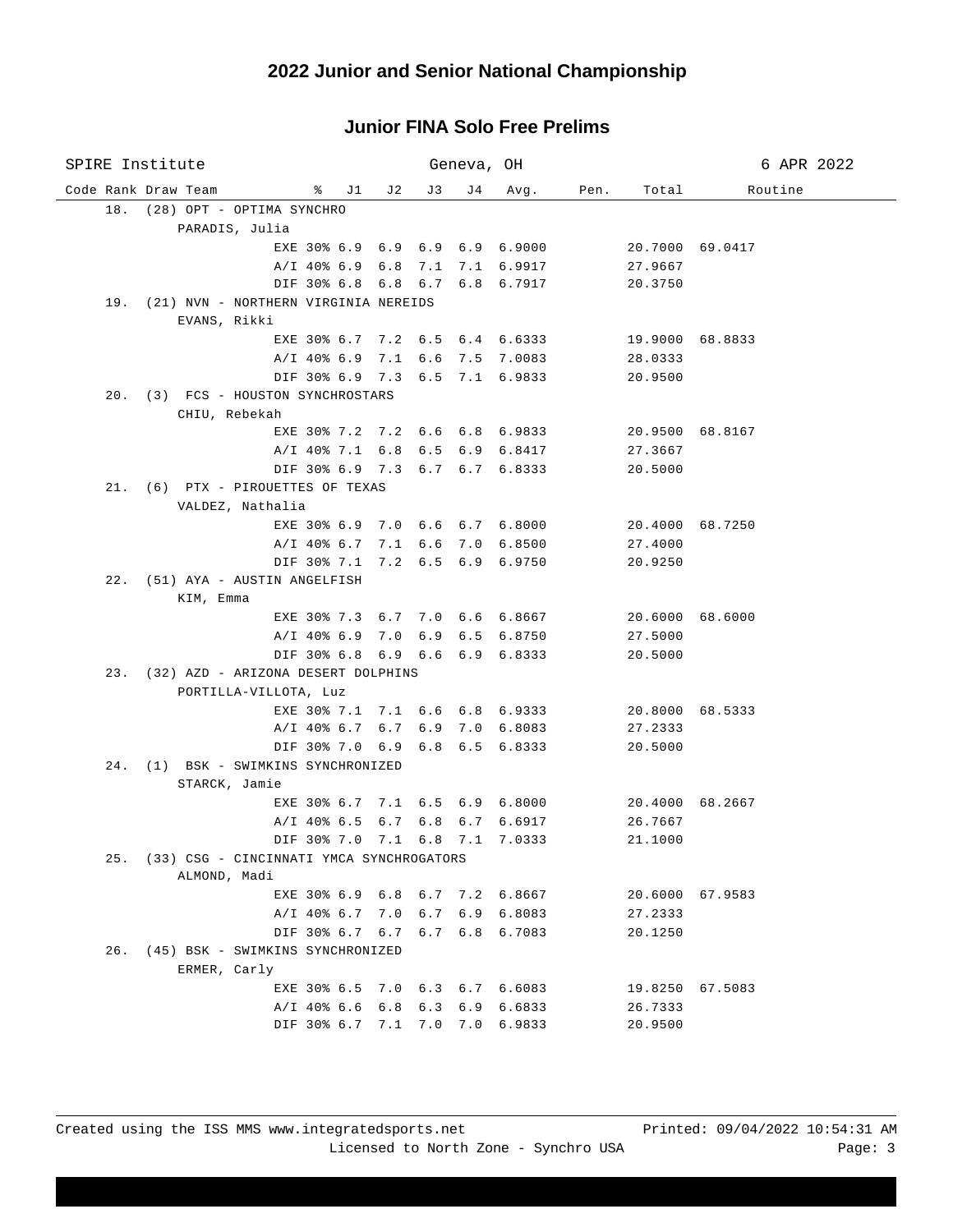| SPIRE Institute                                                    |     | Geneva, OH |         |      |                 | 6 APR 2022      |
|--------------------------------------------------------------------|-----|------------|---------|------|-----------------|-----------------|
| Code Rank Draw Team<br>% J1 J2                                     | J 3 |            | J4 Avg. | Pen. | Total           | Routine         |
| 27. (46) LMA - LA MIRADA AQUABELLES                                |     |            |         |      |                 |                 |
| SHODA, Venice                                                      |     |            |         |      |                 |                 |
| EXE 30% 6.7 7.0 6.7 6.6 6.7167                                     |     |            |         |      |                 | 20.1500 67.2917 |
| A/I 40% 6.8 7.0 6.5 6.8 6.7917                                     |     |            |         |      | 27.1667         |                 |
| DIF 30% 6.9 6.8 6.5 6.5 6.6583                                     |     |            |         |      | 19.9750         |                 |
| 28. (13) OCC - OHIO CORALINAS SYNCHRO                              |     |            |         |      |                 |                 |
| ORTIZ, Lilly                                                       |     |            |         |      |                 |                 |
| EXE 30% 6.7 7.0 6.6 6.7 6.7167                                     |     |            |         |      | 20.1500 66.8667 |                 |
| A/I 40% 6.5 6.9 6.3 7.3 6.7167                                     |     |            |         |      | 26.8667         |                 |
| DIF 30% 6.5 6.7 6.4 7.0 6.6167                                     |     |            |         |      | 19.8500         |                 |
| 29. (25) NCY - NEW CANAAN Y AQUIANAS<br>GALCHENKO, Elizaveta       |     |            |         |      |                 |                 |
| EXE 30% 6.9 6.8 6.8 6.4 6.7750                                     |     |            |         |      |                 | 20.3250 66.5083 |
| A/I 40% 6.8 6.6 6.5 6.6 6.6083                                     |     |            |         |      | 26.4333         |                 |
| DIF 30% 6.5 6.7 6.3 6.7 6.5833                                     |     |            |         |      | 19.7500         |                 |
| 30. (27) NCY - NEW CANAAN Y AQUIANAS                               |     |            |         |      |                 |                 |
| MATHEWS, Alexandra                                                 |     |            |         |      |                 |                 |
| EXE 30% 6.4 6.9 6.5 6.7 6.6083                                     |     |            |         |      | 19.8250 65.9000 |                 |
| A/I 40% 6.7 6.5 6.5 6.7 6.6000                                     |     |            |         |      | 26.4000         |                 |
| DIF 30% 6.7 6.6 6.5 6.5 6.5583                                     |     |            |         |      | 19.6750         |                 |
| 31. (31) SWW - SUNCOAST WATERWORKS                                 |     |            |         |      |                 |                 |
| AVLONITIS, Bianca                                                  |     |            |         |      |                 |                 |
| EXE 30% 6.7 6.9 6.6 6.6 6.6667                                     |     |            |         |      |                 | 20.0000 65.8583 |
| A/I 40% 6.6 6.3 6.8 6.7 6.6333                                     |     |            |         |      | 26.5333         |                 |
| DIF 30% 6.5 6.5 6.3 6.4 6.4417                                     |     |            |         |      | 19.3250         |                 |
| 32. (2) RMS - ROCKY MOUNTAIN SPLASH                                |     |            |         |      |                 |                 |
| JOHNSON, Devin                                                     |     |            |         |      |                 |                 |
| EXE 30% 7.1 6.9 6.4 6.5 6.7083                                     |     |            |         |      |                 | 20.1250 65.7250 |
| A/I 40% 6.8 6.4 6.4 6.5 6.4750                                     |     |            |         |      | 25.9000         |                 |
| DIF 30% 6.8 6.5 6.6 6.5 6.5667                                     |     |            |         |      | 19.7000         |                 |
| 33. (18) MST - M SYNCHRONIZED SWIM TEAM                            |     |            |         |      |                 |                 |
| BERNARDES, Julia<br>EXE 30% 6.9 7.0 6.4 6.5 6.7000 20.1000 65.5250 |     |            |         |      |                 |                 |
| A/I 40% 6.5 6.5 6.3 6.7 6.5000                                     |     |            |         |      | 26.0000         |                 |
| DIF 30% 7.0 6.2 6.6 6.3 6.4750                                     |     |            |         |      | 19.4250         |                 |
| 34. (23) ARU - ARUBA AQUATICS FEDERATION                           |     |            |         |      |                 |                 |
| MORALES, Mikayla                                                   |     |            |         |      |                 |                 |
| EXE 30% 6.5 6.5 6.5 6.9 6.5333                                     |     |            |         |      |                 | 19.6000 65.4417 |
| A/I 40% 6.7 6.2 6.7 6.8 6.6667                                     |     |            |         |      | 26.6667         |                 |
| DIF 30% 6.4 6.4 6.4 6.3 6.3917                                     |     |            |         |      | 19.1750         |                 |
| 35. (36) PWS - PACIFIC WAVES SYNCHRO                               |     |            |         |      |                 |                 |
| KIZIS, Lisa                                                        |     |            |         |      |                 |                 |
| EXE 30% 6.5 6.8 6.4 6.4 6.4750                                     |     |            |         |      |                 | 19.4250 65.2750 |
| A/I 40% 6.6 6.7 6.4 6.5 6.5500                                     |     |            |         |      | 26.2000         |                 |
| DIF 30% 6.6 6.6 6.5 6.5 6.5500                                     |     |            |         |      | 19.6500         |                 |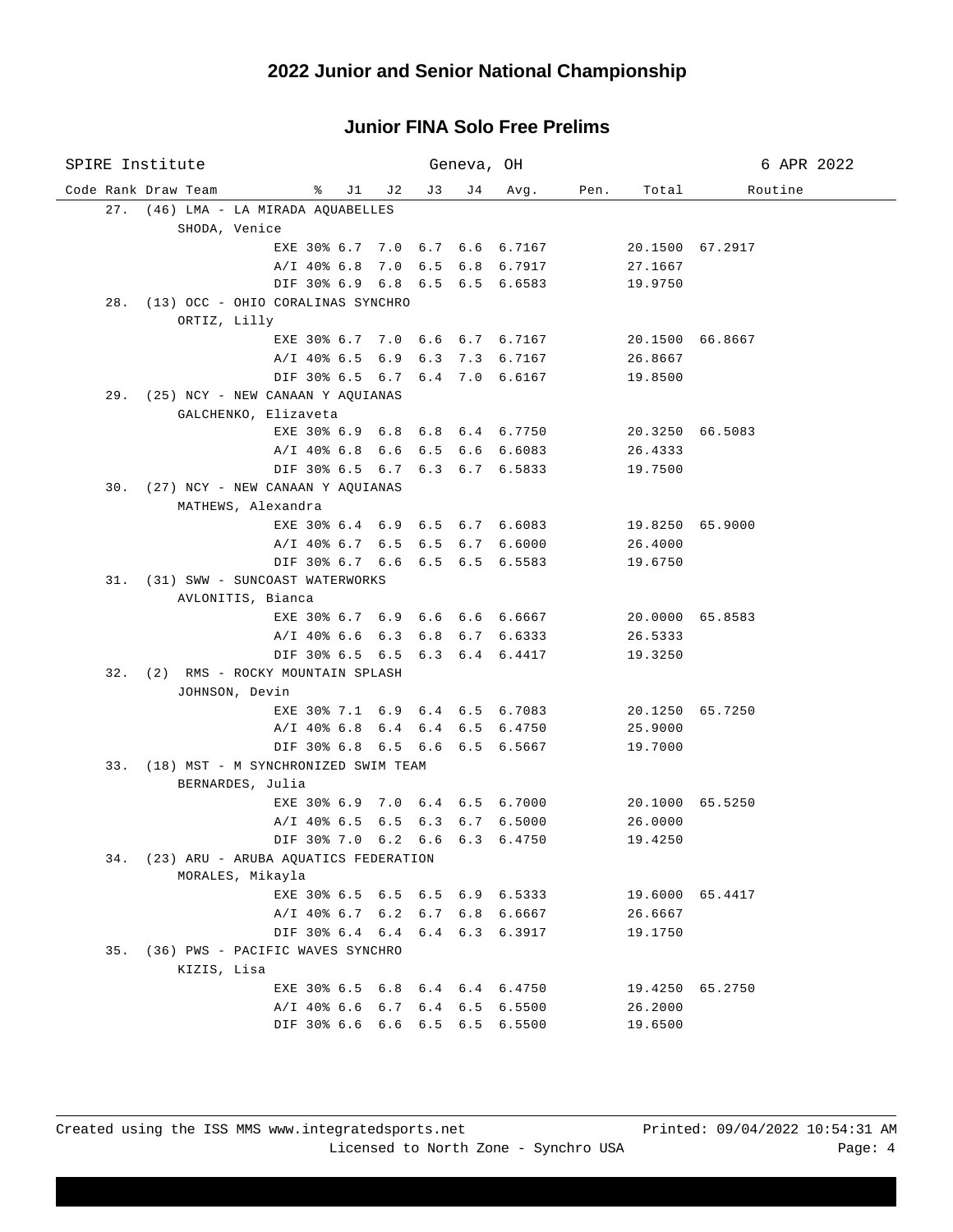| SPIRE Institute                                                  |     | Geneva, OH |            |      |                    | 6 APR 2022      |
|------------------------------------------------------------------|-----|------------|------------|------|--------------------|-----------------|
| Code Rank Draw Team<br>$\frac{1}{2}$ $\frac{1}{2}$ $\frac{1}{2}$ | J 3 |            | J4 Avg.    | Pen. | Total              | Routine         |
| 36. (44) BSK - SWIMKINS SYNCHRONIZED                             |     |            |            |      |                    |                 |
| MCNAMARA, Caitlin                                                |     |            |            |      |                    |                 |
| EXE 30% 6.6 6.7 6.2 6.5 6.5333                                   |     |            |            |      | 19.6000 65.2417    |                 |
| A/I 40% 6.4 6.5 6.2 6.4 6.3917                                   |     |            |            |      | 25.5667            |                 |
| DIF 30% 6.6 6.5 6.8 6.8 6.6917                                   |     |            |            |      | 20.0750            |                 |
| 37. (35) CSG - CINCINNATI YMCA SYNCHROGATORS                     |     |            |            |      |                    |                 |
| GERHARDT, Ana                                                    |     |            |            |      |                    |                 |
| EXE 30% 6.4 6.8 6.3 6.5 6.4667                                   |     |            |            |      | 19.4000 64.9833    |                 |
| A/I 40% 6.5 6.5 6.6 6.7 6.5583                                   |     |            |            |      | 26.2333            |                 |
| DIF 30% 6.5 6.4 6.6 6.3 6.4500                                   |     |            |            |      | 19.3500            |                 |
| 38. (24) IMS - IMAGINE SYNCHRO                                   |     |            |            |      |                    |                 |
| VASILCHENKO, Daria                                               |     |            |            |      |                    |                 |
| EXE 30% 6.4 7.0 6.3 6.5 6.4833                                   |     |            |            |      | 19.4500 64.5583    |                 |
| A/I 40% 6.5 6.5 6.5 6.3 6.4833<br>DIF 30% 6.3 6.5 6.5 6.2 6.3917 |     |            |            |      | 25.9333<br>19.1750 |                 |
| 39. (47) AYS - ANA YMCA SYNCHRO                                  |     |            |            |      |                    |                 |
| MCKINNON, Elizabeth                                              |     |            |            |      |                    |                 |
| EXE 30% 6.4 6.8 6.4 6.5 6.4750                                   |     |            |            |      | 19.4250 64.4917    |                 |
| A/I 40% 6.4 6.3 6.4 6.7 6.4167                                   |     |            |            |      | 25.6667            |                 |
| DIF 30% 6.7 6.4 6.5 6.4 6.4667                                   |     |            |            |      | 19.4000            |                 |
| 40. (8) CSW - CHARLOTTESVILLE SWANS                              |     |            |            |      |                    |                 |
| ELHART, Courtney                                                 |     |            |            |      |                    |                 |
| EXE 30% 6.5 6.7 6.1 6.4 6.4417 19.3250 64.0250                   |     |            |            |      |                    |                 |
| A/I 40% 6.3 6.2 6.4 6.8 6.3750                                   |     |            |            |      | 25.5000            |                 |
| DIF 30% 6.4 6.5 6.4 6.3 6.4000                                   |     |            |            |      | 19.2000            |                 |
| 41. (48) CBS - CAMBRIDGE SYNCHRO                                 |     |            |            |      |                    |                 |
| VAILLANCOURT, Alexa                                              |     |            |            |      |                    |                 |
| EXE 30% 6.0 6.7 6.2 6.3 6.2667                                   |     |            |            |      | 18.8000 63.2000    |                 |
| A/I 40% 5.9 6.4 6.2 7.0 6.3250                                   |     |            |            |      | 25.3000            |                 |
| DIF 30% 6.3 6.6 6.4 6.3 6.3667                                   |     |            |            |      | 19.1000            |                 |
| 42. (39) IMS - IMAGINE SYNCHRO                                   |     |            |            |      |                    |                 |
| FROST, Zoe                                                       |     |            |            |      |                    |                 |
| EXE 30% 6.3 6.7 6.4 6.1 6.3583 19.0750 62.7250                   |     |            |            |      |                    |                 |
| A/I 40% 6.1 6.3 6.5 6.3 6.3000 25.2000                           |     |            |            |      |                    |                 |
| DIF 30% 6.3 6.1 6.0 6.2 6.1500                                   |     |            |            |      | 18.4500            |                 |
| 43. (9) SGS - SAN DIEGUITO SYNCHRO<br>LIGANI, Asena              |     |            |            |      |                    |                 |
| EXE 30% 6.2 6.5 6.3 6.3 6.3083                                   |     |            |            |      |                    | 18.9250 62.4833 |
| A/I 40% 6.4 5.9 6.1 6.4 6.2333                                   |     |            |            |      | 24.9333            |                 |
| DIF 30% 6.2 6.2 6.1 6.4 6.2083                                   |     |            |            |      | 18.6250            |                 |
| 44. (49) NVN - NORTHERN VIRGINIA NEREIDS                         |     |            |            |      |                    |                 |
| LARRAIN, Eva                                                     |     |            |            |      |                    |                 |
| EXE 30% 5.9 6.8 6.3 6.0 6.1833                                   |     |            |            |      |                    | 18.5500 62.4500 |
| $A/I$ 40% 6.3 6.2 6.1                                            |     |            | 6.2 6.2000 |      | 24.8000            |                 |
| DIF 30% 6.5 6.3 5.9 6.5 6.3667                                   |     |            |            |      | 19.1000            |                 |
|                                                                  |     |            |            |      |                    |                 |